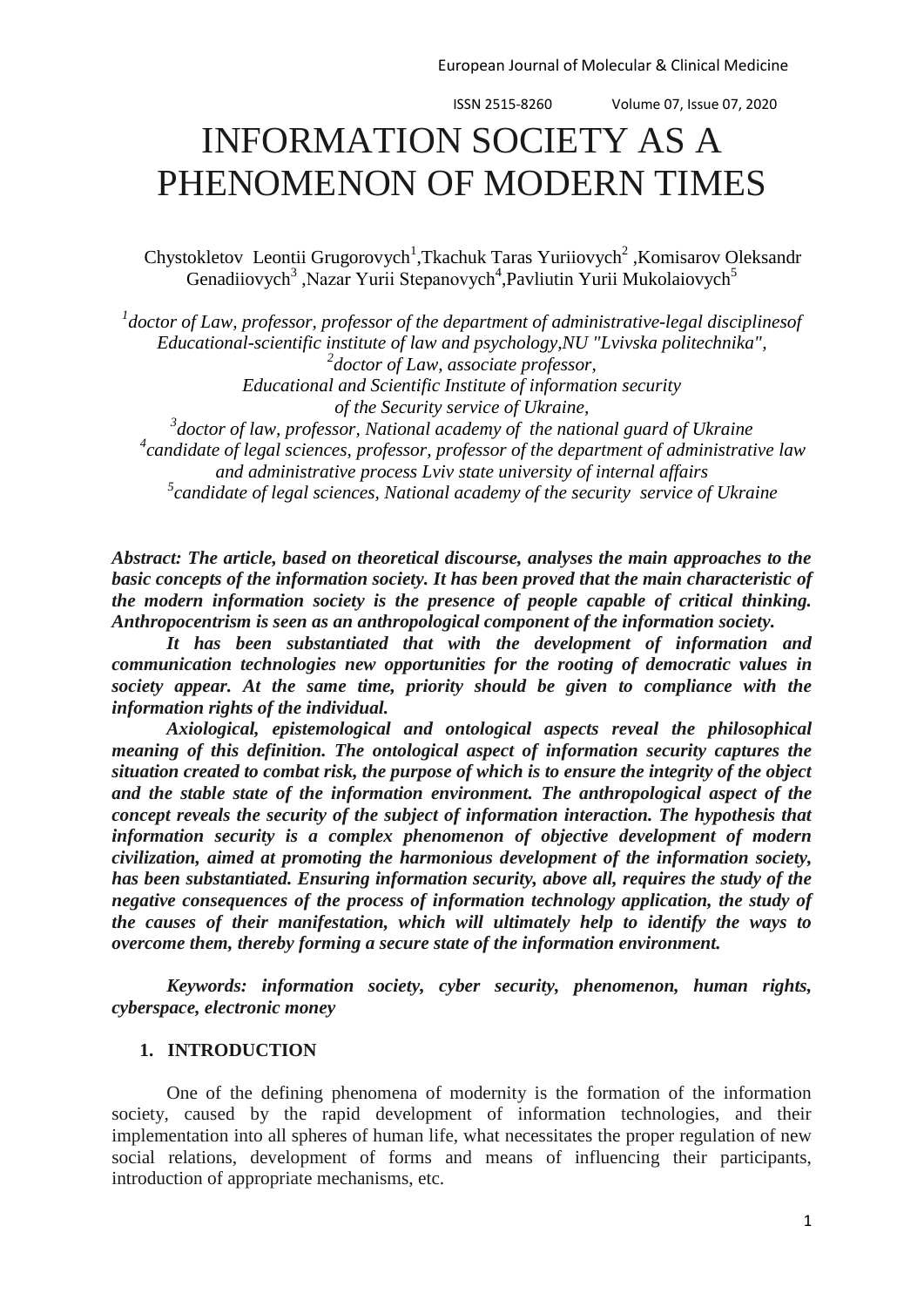ISSN 2515-8260 Volume 07, Issue 07, 2020 2

In the information or post-industrial society, the formation of which essentially means the transition of the world community to a new stage of its civilization development, information acquires special significance and paramount universal value. The formation of the information society and relevant social relations (in particular, their legal regulation) is associated with a change in value priorities - from material goods (production of material products, energy, raw materials, etc. in industrial society) to information: the leading trend of the new information society is development intellectual and information resources, scientific knowledge, their transformation into valuable and important product.

Since this phenomenon, and associated with its development transformational social shifts affect absolutely all areas of society, so different sciences, such as philosophy, sociology, political science, law, economics, management, cybernetics and many other study the wide range of issues related to the information society.

## **2. THE PURPOSE AND OBJECTIVES OF THE STUDY**

The purpose of this article is a general theoretical analysis of the basic concepts of the information society. To achieve this goal, the solution of the following priority scientific tasks is envisaged:

- to determine the main theoretical approaches to the information society epistemology;

- to study the basic theories of the information society;

- to identify new challenges and threats to personal security in the modern information society;

- to characterize the legal factor in the development of a secure information society.

# **3. ANALYSIS OF THE MAIN THEORETICAL APPROACHES TO THE STUDY THEME.**

In the scientific community, the concept of the information society has emerged by historical standards recently through the efforts of economists and programmers, philosophers and sociologists, political scientists and politicians. Somewhat later, this concept became part of the scientific and professional interests of lawyers, who introduced legal aspects into its interpretation. Today, this concept reflects the essence and objective trends of the next round of civilization development of mankind, associated with the emergence of information and telecommunications technologies, and thus new social needs, appropriate lifestyles and more.

The genesis of the concept of "information society" and the understanding of the essence of the phenomenon itself are connected primarily with the theories of industrial and post-industrial society. Theorists of post-industrial society in the 60's - 80's of the twentieth century argued that the centre of society attention is moving from industry (production sphere, which is based on land, labour and capital) to information, growth of its importance, its dissemination and access to it, the priority development of technological, infrastructural and economic aspects, information and communication technologies.

In his work "The Future Post-industrial Society", (1973), D. Bell gives the following main features of this society: 1) the primacy of the economy of service over the economy of production; 2) shifting of scientific and technical specialists to the main roles; 3) the main source of innovation is theoretical knowledge; 4) management of technical progress; 5) "intelligent technologies" (linear programming, decision theory, information theory, etc., related to computer technologies) [1].

At present, there is no single generally accepted concept of post-industrial society, but the analysis of the works of many researchers reveals certain common views. Thus, almost all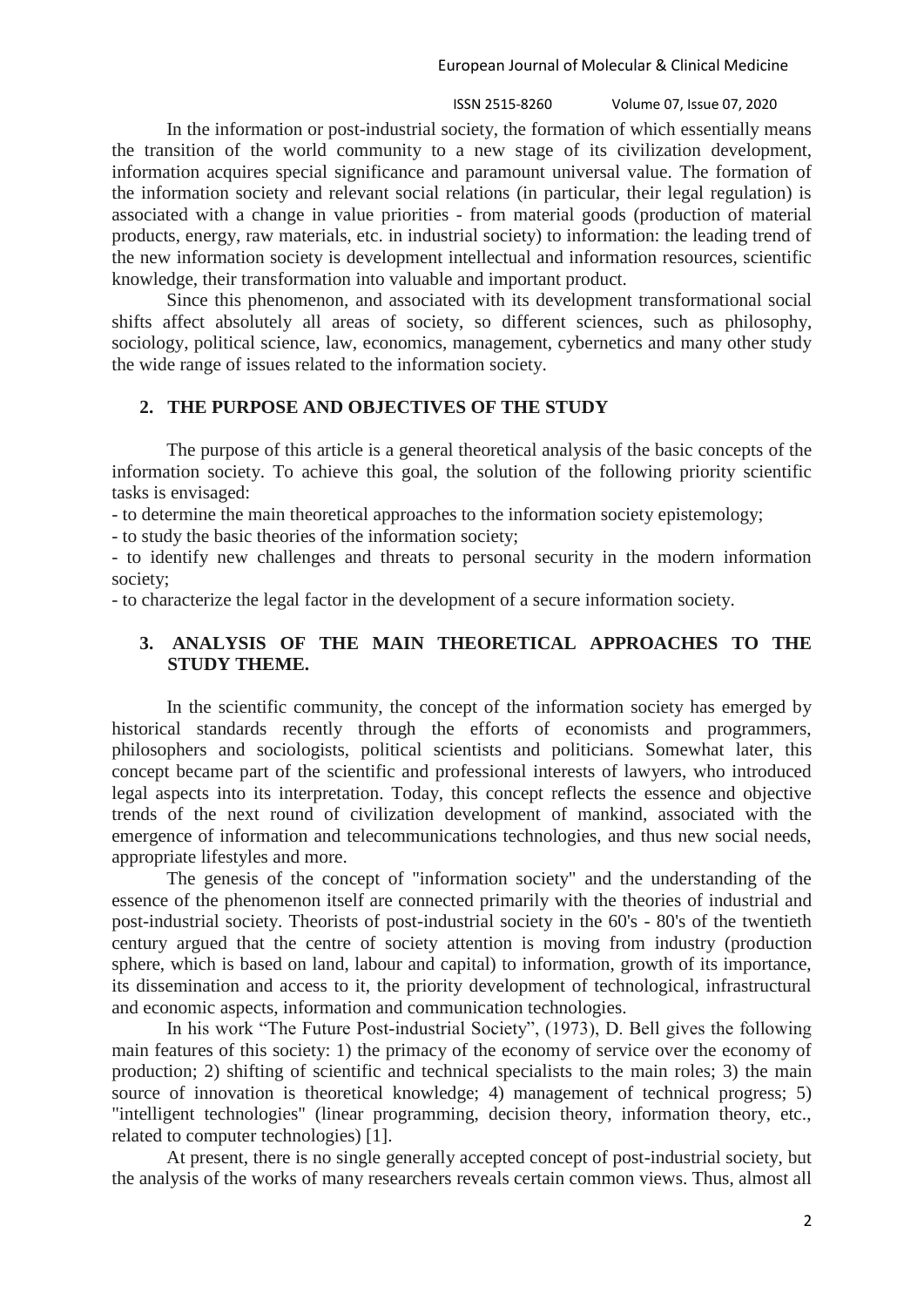the researches agree with the following classification on human development periods: preindustrial, industrial and post-industrial society [2-6]. So, the main distinguishing features of the last period from the previous ones are listed. Among them: the information becomes a leading production resource instead of raw materials and energy; the priority in production activity moves from extraction and production to processing; previous labour- and capitalintensive production methods and processes are being replaced by science-based technologies.

Besides, the leading role of knowledge and technology is emphasized in the development of post-industrial society. Finally, most researchers agree that the modern period of social development is transitional.

By the end of the 1970s, it was considered that knowledge and information became the direct and main productive force of the modern world economic system, as technological development was embodied in the independent existence of these phenomena.

The very concept of society, which is based on information technology, was initiated in the 1960s and 1970s by the works of D. Bell, E. Toffler, J. Masuda, R. Darendorf and A. Touren within the theory of post-industrial society in an attempt to combine technological and social aspects. At the same time, the corresponding term appeared - "information society", introduced to more accurately define the current stage of human evolution through the development of knowledge, especially in the field of computer and telecommunications technology.

The above-mentioned well-known Japanese sociologist J. Masuda identified the concept of post-industrial and information society [7]. And his American colleague E. Toffler, believing that knowledge is the basis for improving technology, wrote: "… new machines and equipment become not only products but also a source of new creative ideas" [8]. E. Toffler also has defined the principles of industrial society functioning, which postindustrial (information) society rejects: typification, concentration, centralization, synchronization, specialization, maximization [9, p. 230].

As J. Masuda noted in his work "Information Society as a Post-Industrial Society", in contrast to material production in an industrial society, in the information society the priority is the production of knowledge and information. The social ties needed for social development are formed in the process of mass production of information, and thus the role of communication and social management increases significantly. The primacy of things, their production, disappears, and instead there is a mass production of knowledge. Thus, each member of society realizes its abilities, producing new knowledge and information with the help of computer and information and telecommunication technologies [7, p. 25]. In addition, given that information is essentially cross-border, J. Masuda considers the general globalization processes to be an attributive component of the transition to the information society.

Famous American expert, one of the founders of information modelling J. Martin defined the information society as an integral concept that comprehensively covers the functioning of the social system, the main feature of which is the introduction of information technology in scientific, economic, industrial, social, educational and other spheres of life [10, p. 31]. In such a society, the researcher argues, the quality of life and prospects for economic and social progress are determined by information, and by the level of its application.

As we can see, the issues of the so-called post-industrial society were precisely studied by the world's leading researchers - philosophers, sociologists, specialists in the field of culture, etc., who argued that global social changes occur due to changes in priorities from production to services and consumption. In the context of these studies, objectively related to the development of information technology, the concept of the information society has been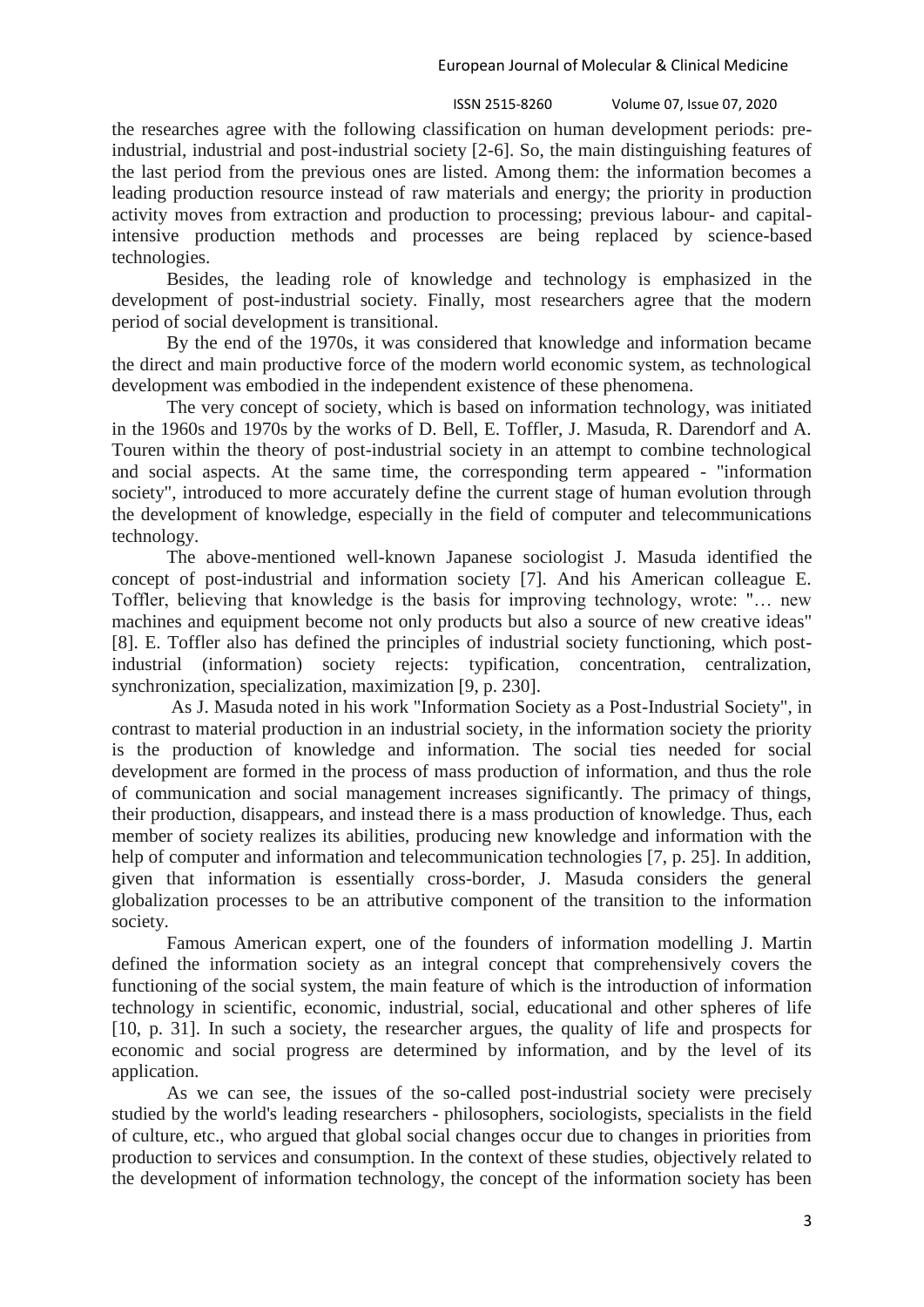ISSN 2515-8260 Volume 07, Issue 07, 2020 4

formed, the adherents of which believe that information is a prerequisite for any social interaction. That is, according to these researchers, the dialectic of development has led to the transition of quantitative changes in the information sphere into the formation of the information society, or a new type of social world order. In other, simpler words: modern society is informational, because at present the volume of information circulating in it has dramatically increased.

It should be noted that the process of society informatization continues, influencing the way of people's life and the corresponding formation of new legal relations.

# **4. GENESIS OF FUNDAMENTAL THEORIES OF INFORMATION SOCIETY**.

Analysis and generalization of the numerous concepts of information society development gives grounds to distinguish the leading among them: technological, economic, employment, spatial and cultural.

The basis of the *technological* concept is information and technological innovations, which from the late 1970s began to enter into mass scientific and technical and household use. Therefore, supporters of this concept consider new technologies as the main driver of the information society, and the most visible feature of modernity. This complex includes network and personal computerization, the development of cable and satellite television, online information services, text editors, compact storage media, and other new production and office computing technologies. The main meaning of the concept is that social transformation occurs as a result of the impact of huge amounts of technological innovations on society.

Instead, the *economic* concept of the information society development brings to the fore the economic aspects of information activities: the economy becomes information when the gross national product is dominated by the appropriate share. And if the information component becomes leading in economic activity, then the whole society can be considered informational.

Close to economic concept is the concept of *employment*, which is based on two main criteria - the number of able-bodied people employed in the field of information technology, as well as the impact of this area on the economy (gross domestic product) and the share of artificial intelligence in industry and services.

In turn, the geographical principle is a *spatial* concept, which is based on both economics and sociology. Its proponents believe that information networks have a significant impact on the spatial-temporal organization, as they connect different places and objects. It is worth mentioning that because of the current widespread popularity of social information networks, the spatial concept of the information society is gaining more and more supporters.

Thus, the practice of defining a base point, a centre of information networks that can connect native objects (points) - from a single office or enterprise to a country, region or even the world - has become widespread. In this sense, we can talk about a national, international and global "leading society", which creates a "circular information network" in every home, shop or school, and even for everyone in any city who has a laptop or electronic gadget with the appropriate settings.

Finally, the *cultural* concept of the development of the information society is based on the clearest criterion, since no one has any doubts about the extraordinary growth of the information factor in everyday life. At the same time, cultural indicators are much more difficult to measure.

Thus, at present, man exists in an information-laden society, and the impact of this factor is much more complex and deeper than it may seem. The point is that the information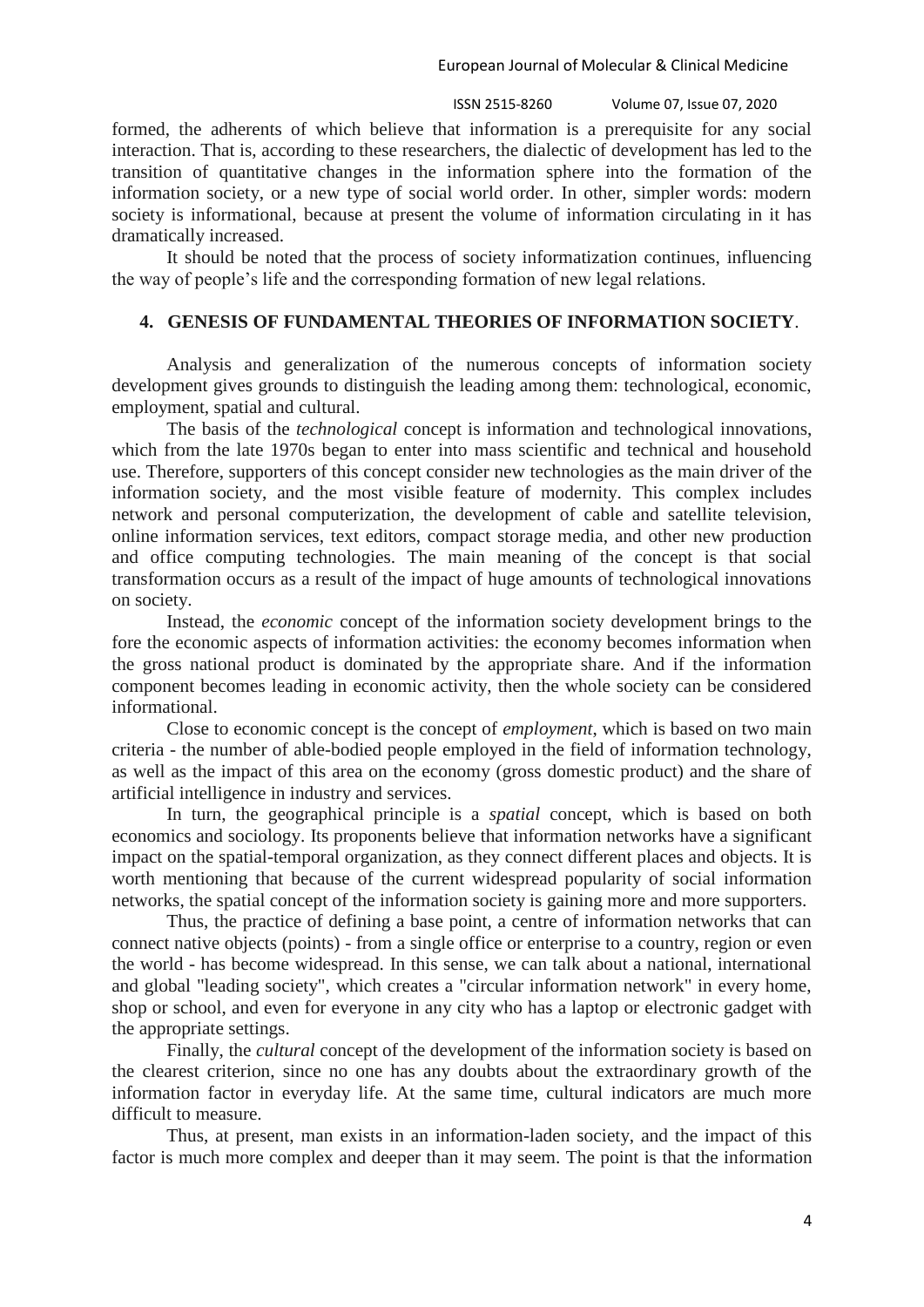environment penetrates a person, becomes a component of it, even when the person himself prefers not to react to the influences of the cyberspace surrounding him.

# **5. NEW CHALLENGES FOR HUMAN SECURITY IN THE MODERN INFORMATION SOCIETY.**

The solution to the problem of global cyber-security lies in the creation of conditions for the protection of the individual as a subject of the global information society from internal and external threats. Therefore, it is considered appropriate to research in more detail the specifics of the information society in the context of creating appropriate conditions for the realization of all human rights and legitimate interests, comprehensive personal development.

The term "globalization", which today is inseparable from the term "information society", was introduced into scientific usage in 1985 by the American sociologist R. Robertson [11-12]. And objectively, the world globalization processes, which are characterized by the creation of a single information space with a high level of real information exchange, began to appear in the 1970-80s [13-14].

Nowadays, we can observe an increase in the discreteness of global development, general competition with the active use of political, economic, military and information levers, uneven distribution of benefits created by globalization processes, and some of their negative consequences.

The essence of the globalization phenomenon is the formation of global relations and connections, unification, covering all spheres of life. This process applies to all mankind without exception and is objectively determined by the mediation of the global space by the general world economy, environmental problems, global information communications, and so on. It is clear that in the context of the formation of the information society the development of global communications is decisive, which in turn causes new problems on a global scale.

As we can see, the leading social trend of today - globalization contributes to the overall information integration in all spheres of human life. Thus, the globalization of social dynamics is seen as an extremely important humanitarian and civilization phenomenon, which objectifies the information interdependence of modern and future human generations, regardless of race, religion, political or other beliefs. In turn, the globalization of the information society is a large-scale, diverse and at the same time contradictory phenomenon of the growth of unification processes in social, economic, political, legal and other global systems.

The above mentioned tendencies require an adequate legislative support. This is closely connected, in particular, with the fact that the globalization processes of the current stage of development of the information society are actively stimulated by the progress of information and communication technologies, which, in turn, means the emergence of growing cyber traffic. With the expansion of technologies and means of influence, information communication channels are constantly being improved, and producers of information products are actively using these opportunities to influence people, and not just to make information available to every member of society. At the same time, fierce competition in cyberspace determines not only the intensification of information flows, but also their aggressive nature in relation to the consumer. Apparently, such flows influence the consumer's personality, form public opinion and the image of various social objects and phenomena, inciting a person to respond.

Complex of personal information is becoming in the modern globalized information world almost the most important human property. Such information inevitably is accumulated and recorded in cyberspace. It can be distorted, supplemented with fake data, and crooked, which may harmfully influence a person in the sense of violating his reputation,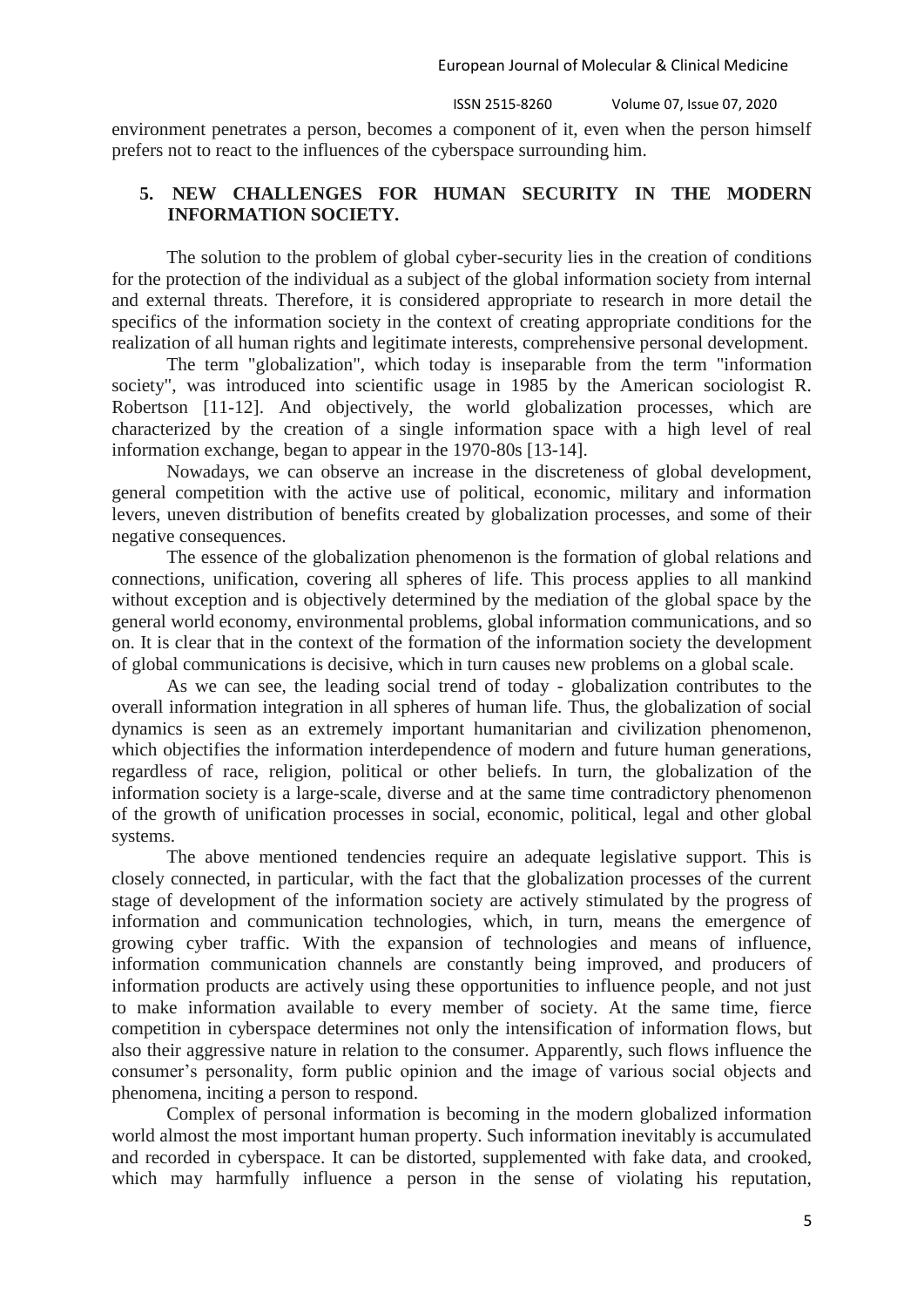ISSN 2515-8260 Volume 07, Issue 07, 2020 6

confidentiality, and so on. As a result, a person loses personal security in a global cyber environment, which has not only state, cultural, linguistic borders, but also often any moral and ethical restrictions. And only hardware and software are not enough to protect the above mentioned person's attributes.

As we can see, the transition to a virtual cyber environment of more and more interpersonal communications, as well as personal connections with society and the state, significantly increases human vulnerability in a globalized world. Since the dynamics of globalization of information and communication processes is characterized by a significant intensity, high speed of spread and the backlash, the legal aspects of cyber-security implementation in the information society need to be carefully researched. All this leads to the growing need of the world community to receive objective, reliable information on socioeconomic, political and legal and other processes in a timely manner. This circumstance is seen as one of the attributive features of large-scale implementation of information and communication systems in the context of modern globalization. Therefore, the legal provision of cyber security is of great importance, which significantly affects the state of legal and political systems of all world states, including the process of development of the information society in the world.

The involvement of any state in globalization processes implies, first of all, a clear institutionalization of the relevant state information policy, its strategic goal, namely: the development of open information, cyberspace, in particular through integration into the relevant world space; the evolution of the information society; improvement of national legislation in the field of information and informative-communication technologies, cybersecurity on the basis of world trends and international legal acts. Thus, modern globalization processes are extremely relevant to the problems of information and cyber security at both the international and domestic levels.

Based on the above in relation to the information society, we will try to identify its key features. This is, first of all, the presence of highly developed information technologies, their widespread use among the population, in business circles, in state and self-governing bodies. Secondly, it is the acquisition by ordinary citizens and other members of society of obvious benefits from the use of the latest information technologies, namely: free and equal access to information resources and cyber technologies; development of information and telecommunication systems, databases, networks, etc .; introduction of innovative technologies, in particular, increase due to this efficiency of work of public administration and local self-government bodies at inevitable maintenance of information, cyber security of the person, society and the state.

# **6. THE ROLE OF THE LEGAL FACTOR IN THE DEVELOPMENT OF A SECURE INFORMATION SOCIETY.**

Today, the issues of legal regulation of a number of issues related to the use of cyberspace, and the Internet, are discussed not only by the scientific community and politicians, but also by the public.

These are, in particular: the "right to be forgotten", or the right to "digital oblivion"; the right to privacy, personal data preservation and much more.

We will try to find out the current state of matters with cyber (information) security, favourable cyberspace in the conditions of functioning of the global Internet environment and the corresponding communications.

In this context, it should be noted that there is still no clear answer to the key question of what the Internet is. However, we can identify the following main features due to the cyberspace specifics: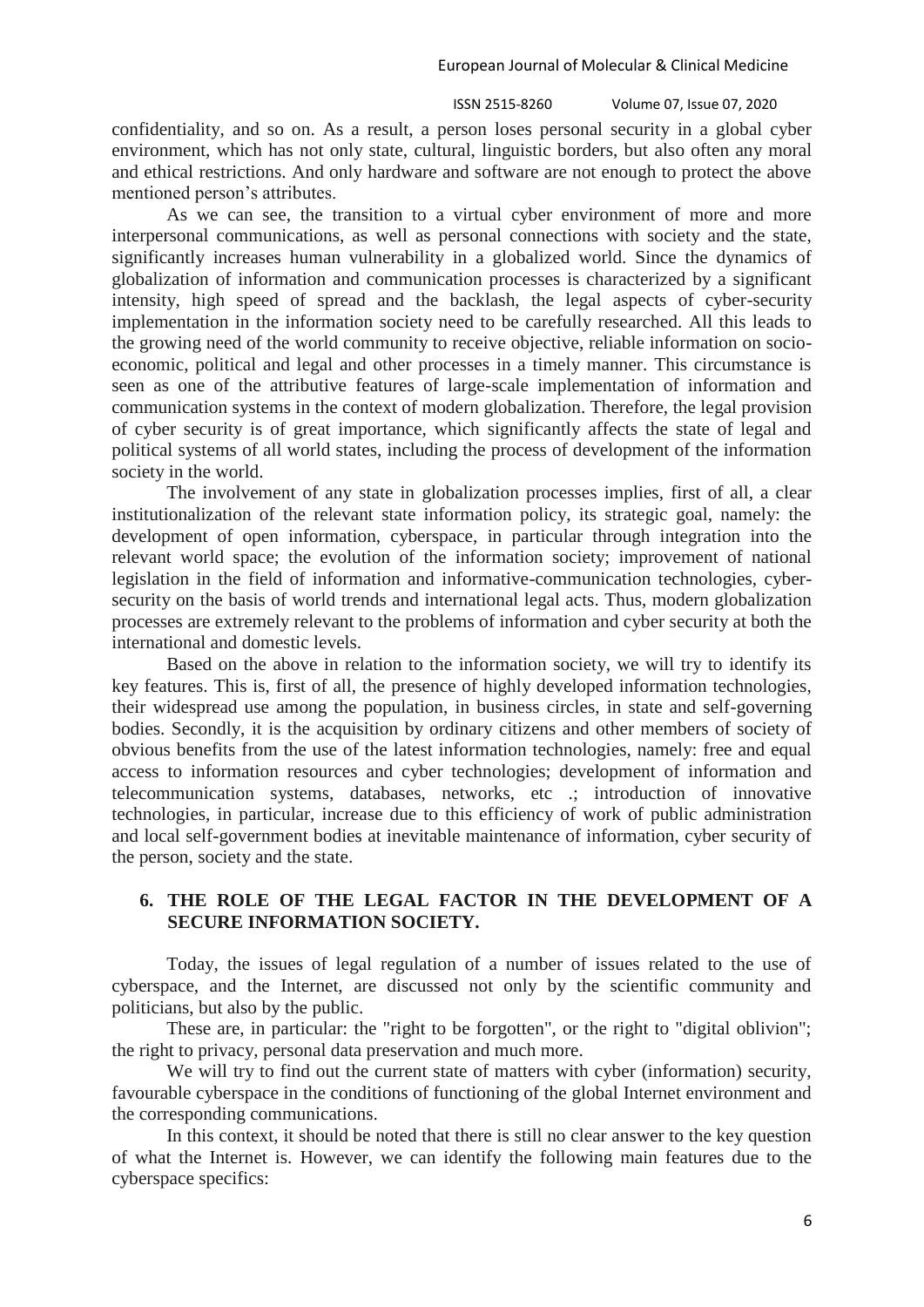- cross-border;

- anonymity in cyberspace;

- the ability to avoid control and legal liability by, in particular, circumventing the regimes defined by national law and the jurisdiction of their country (for example, the use of .com, .net, .org, .ag, .sc and other free internet zones) ;

- hierarchy and zonal structuring. The Internet is a spatial entity with a hierarchy of different entities: domain name registration structures and asymmetrically distributed many intermediaries - information, trade, Internet providers and others that provide users (consumers of information) with access to information resources of the network;

- dynamism of development, constant growth and improvement of dialogue and interaction;

- availability of a huge number of electronic connections and communications, expansion of interactive information connections (for example, network agreement).

As for the regulators of the network participants' behaviour, or the relations arising in the Internet cyberspace, the lawyers distinguish the following types: direct legislative; social (corporate) norms; market and competition laws; technical and technological standards. And given that the legislator with its legal requirements chronically does not keep up with the rapid development of the Internet and inter-subject relations in the network, the regulation of most of these relations is based on the so-called "Internet customs" - established business traditions.

In some countries, there are ongoing discussions about the appropriateness of adopting national Internet laws, citing the specifics of online relationships. These features include, in particular, the following:

- specific subject composition - network relations can arise between special subjects, such as network developers, providers, telecom operators, international structures that take care of the development of Internet protocols, and others;

- the activities of the subjects of relations on the Internet may be regulated by different national norms, as these subjects themselves may be located in different countries;

- without the use of information and communication technologies and networks, it is impossible to have relationships on the Internet, which arise about the information that circulates in it, or have an informational essence. Therefore, the object of such a relationship is not any information, but only that which is processed, hosted or stored in cyberspace;

- at the present stage of social, state and technological development, Internet relations arise in the field of automation of management of various information systems, in particular such a complex cybernetic system, which is the World Wide Web.

Since the Internet in conjunction with a set of PCs creates a technological basis for the implementation of the international concept of the global information society, the formation of a system of legal regulation of relevant public relations should take into account a number of important circumstances, including:

- The Internet is a set of networks of different geographical location, and therefore does not have any single owner;

- as Internet routers do not have a single external control, the Internet cannot be turned off completely;

- The Internet has become a universal asset;

- The Internet provides users with ample opportunities that can be used by stakeholders both for good and for illegal purposes;

- the Internet is, first of all, a general means of open storage and dissemination of information, free and equal access to it, given the recent emergence of such concepts as "edemocracy", "Internet democracy" [15]);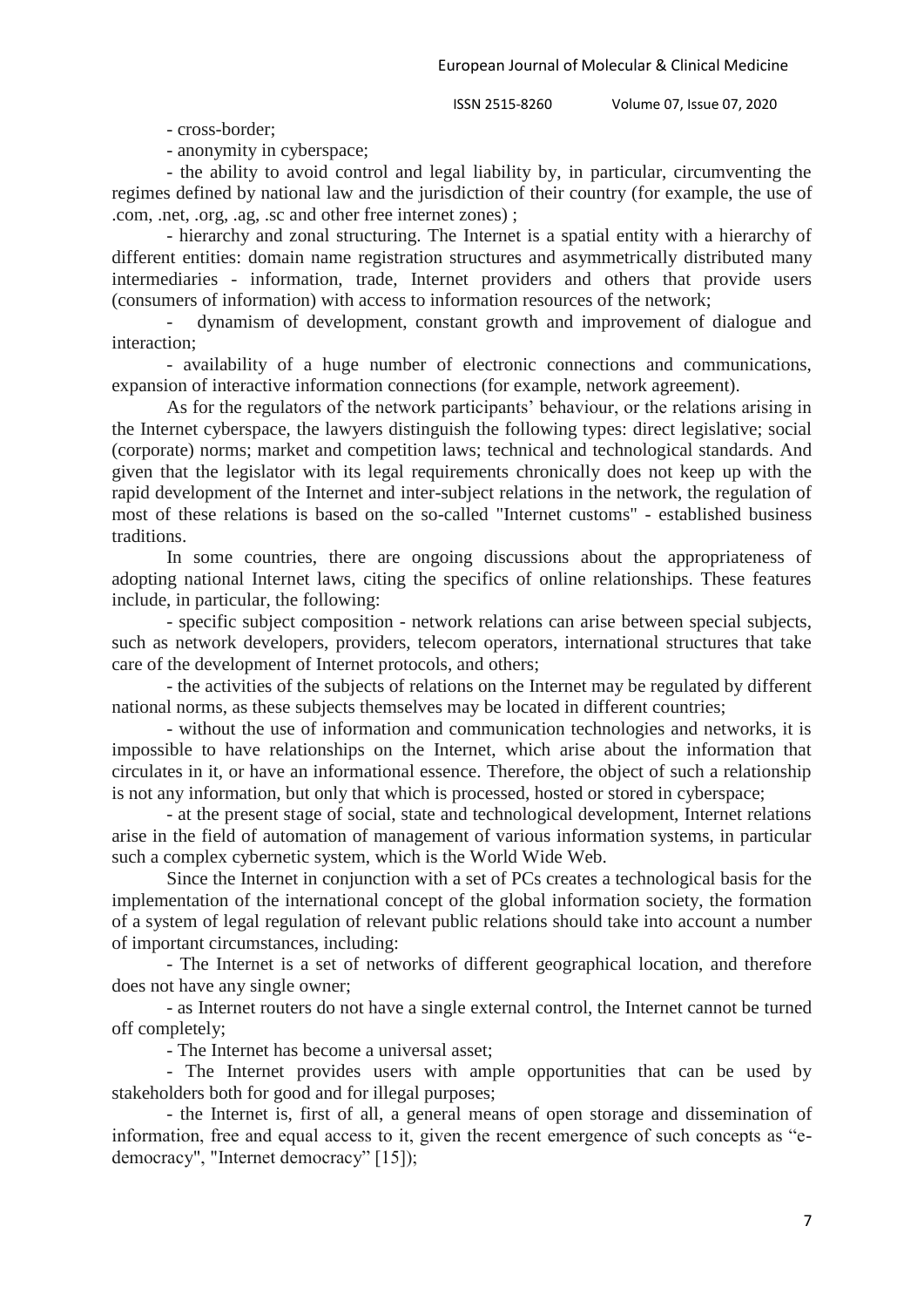- Similar to telephone communications, the Internet can connect any computer to any other connected to the network. Internet sites disseminate information individually, at the initiative of the user, like a telephone answering machine;

- Information in the cyberspace of the Internet is distributed according to the same principle as rumours in the human environment: if it is of great interest - it spreads quickly among a wide range of individuals, but when information is of little interest to anyone; its dissemination is minimal and slow.

Global Internet network is made up of millions of individual users' computers, corporate, government, scientific and private networks. The introduction of the so-called IP Protocol (Internet Protocol) and the principle of packet routing made it possible to combine networks of different structure and location. In this case, the protocol is a kind of single computer "language", algorithm, rules of data transfer between the computer network nodes, which when working in a network are used by computers to exchange data to "understand" each other. The most popular among the significant number of Internet protocols used in the network, such as Arcnet, ATM, BGP, DNS, EIGRP, Ethernet, Frame relay, FTP, HDLC, HTTP, HTTPS, ICMP, IGMP, IMAP, IP, IS- IS, L2TP, LDAP, OSPF, POP3, PPP, RIP, SLIP, SMTP, SNMP, SSH, SSL, TLS, TCP, Telnet, Token ring, UDP, XMPP and others [16]), is a hypertext transfer protocol used to transfer from one computer to another web pages - HTTP (Hyper Text Transfer Protocol). It is the basis for the so-called "web", or "www" ("World Wide Web" - "global network"). This term usually refers to a distribution system that provides network users with access to audiovisual content located on various computers connected to the Internet. Of course, this protocol is just one of many similar distribution systems.

Because of the globalization of cyberspace information use, numerous new complex problems appear in the field of human security, society and the state in the process of formation of the relevant interstate infrastructure. The vast majority of these problems can be solved only by improving the relevant international and national legislation, effective international cooperation for elimination the security challenges and threats in cyberspace, and establishing effective control over their sources.

We consider, that among the main current challenges and threats to the global information society the following ones can be listed: destructive influence on various individuals (propaganda); economic freedom; clash of cultures; law enforcement issues in the context of cyber cross-border; excessive social mobility, information alienation, suggestion, brainwashing.

Let's try to briefly describe some of these threats.

*Clash of cultures.* One of the obvious results of broad communication between representatives of different ethnic groups and cultures, the active dissemination of unified mass cultural standards is the convergence of people's world-views of different continents, races and nationalities, their recession from ancient traditions of their peoples, their loss of unique identity. Except for the obvious positive aspects of such a clash of cultures, it exacerbates ethnic, religious and other conflicts, the emergence of various radical groups, provokes aggression and creates opportunities to control them in the global information cyberspace. Contributing to the rapid integration, mutual penetration of different cultures, the information capabilities of cyberspace also cause exacerbation in such a mixed world of contradictions and conflicts. Nations in less developed countries feel the threat of their identity from the representatives of more "advanced" states, which creates the ground for the manifestations of fundamentalism and extremism, the growth of socio-political tensions.

In addition, the excess of information in cyberspace, much of which is of very dubious quality, and even outright spam and fakes, seriously affects the effectiveness of traditional mechanisms of communication between public authorities and citizens. These are,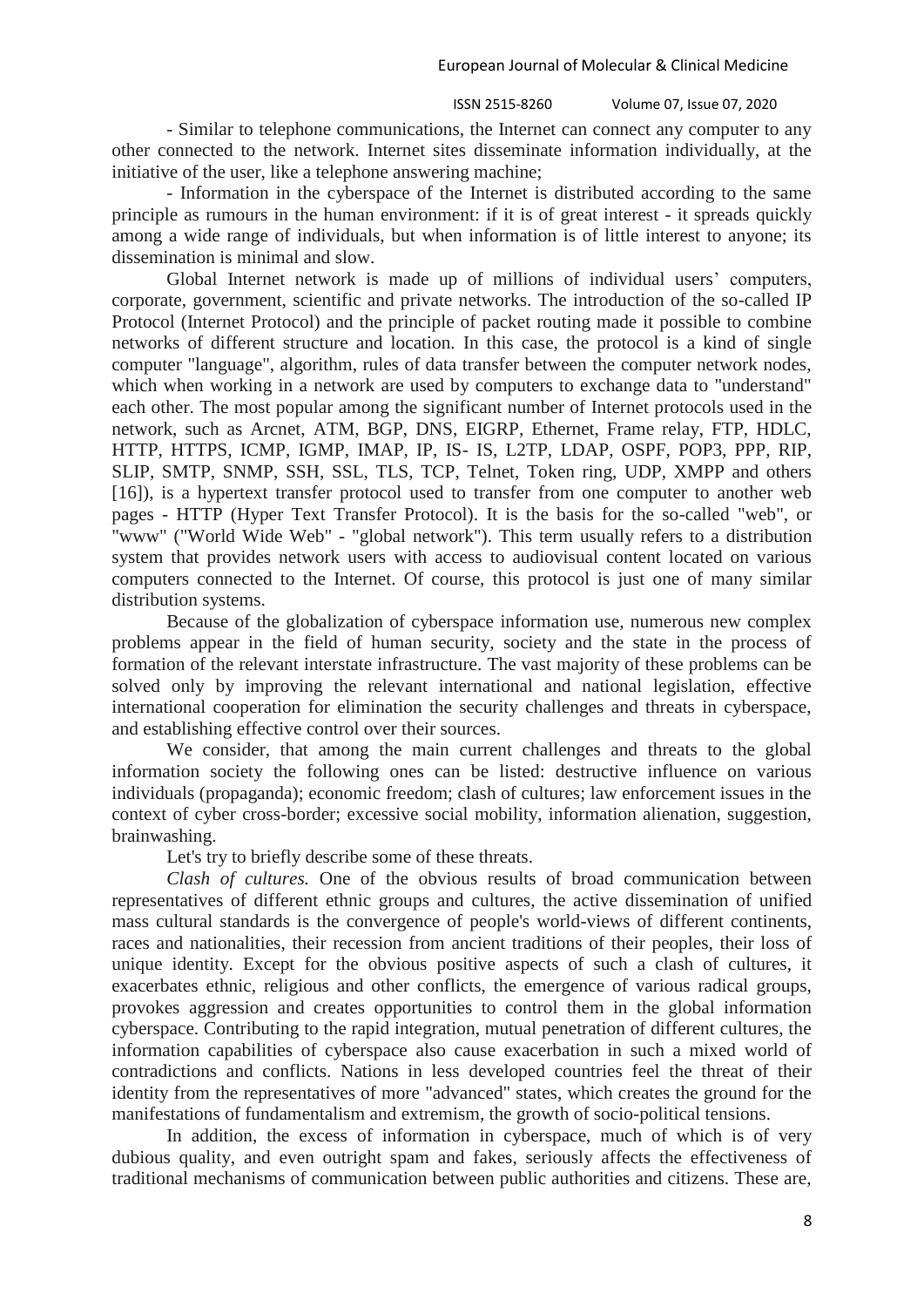#### ISSN 2515-8260 Volume 07, Issue 07, 2020 9

first of all, the election process, the mass media, the system of public relations, and so on. In order for public administration not to lose its effectiveness, it is necessary to create and use new forms and methods of managing socio-economic, political and other processes, to create new or radically reform old management structures.

The creation of a new global identity, which leads to the disappearance of the uniqueness of individual nations, ethnic groups and peoples leads to the emergence of new, even more acute global contradictions and conflicts. After all, not all people can safely accept the new global values of civilization (which are objectively based on the prevalence of a nation), forgetting the traditional values of their own people. This is what leads to the emergence of large, branched aggressive terrorist groups. And regardless of the number, density and geography of residence of their supporters, these groups use cyberspace to promote their ideas and coordinate malicious actions.

Globalization processes have a special impact on young people, on the formation of their relevant values, life guidelines and principles that may contradict the cultural principles and traditions of their nations, and disrupt the connection of generations. Thus, the differences of individual cultures, their features and traditions cause a negative attitude, rejection of other cultures in general, intolerance of their representatives. The demand for overcoming all existing obstacles, abandoning traditional national values and foundations, general mixing and integration is becoming dominant.

*Economic freedom.* A striking example is the emergence of so-called digital currencies - electronic money, which is not issued by any bank and has no legal regulators. This creates the preconditions for the growth of the shadow economy, which is not controlled by public financial authorities. In any settlement between economic operators, such digital currency cannot be revoked, it is not controlled, and therefore cannot be withdrawn or blocked. Under such conditions, in the absence of regulatory mechanisms, it is impossible to account for suspicious financial transactions. Thus, there are conditions that are often already being implemented today, for "money laundering", the fight against government, and support for terrorism in different regions of the world through digital currencies.

As we can see, the main threat in the use of such currencies is the lack of legal regulation of this process, control over it, which attracts both individual criminals and organized criminality.

## **7. GENERAL CONCLUSIONS**

Modern potentials of cross-border use of cyberspace eliminate the possibilities of national legislation, state control and economic influence. In such a situation, both powerful opportunities and serious destructive risks are concentrated, which can cause significant damage to the realization of human legitimate interests in the global information world. This is evidenced by a number of problems, such as: identification; distortion of electronic voting results; technological problems during the creation of e-government and e-democracy systems; unreliability of databases; insecurity of confidential information and personal data in the process of providing public administrative services; malicious use of these data during electronic litigation; distribution of harmful, illegal content that threatens and disorients human life and health; publication by electronic media of information that will tarnish the honour and dignity of man; theft of information used in financial and banking institutions (Internet banking); loss of information due to malicious cyber-attacks while using the Internet, etc.

The real threats to the global information society and to everyone are: the militarization of cyberspace, the outbreak of large-scale information wars, the spread of